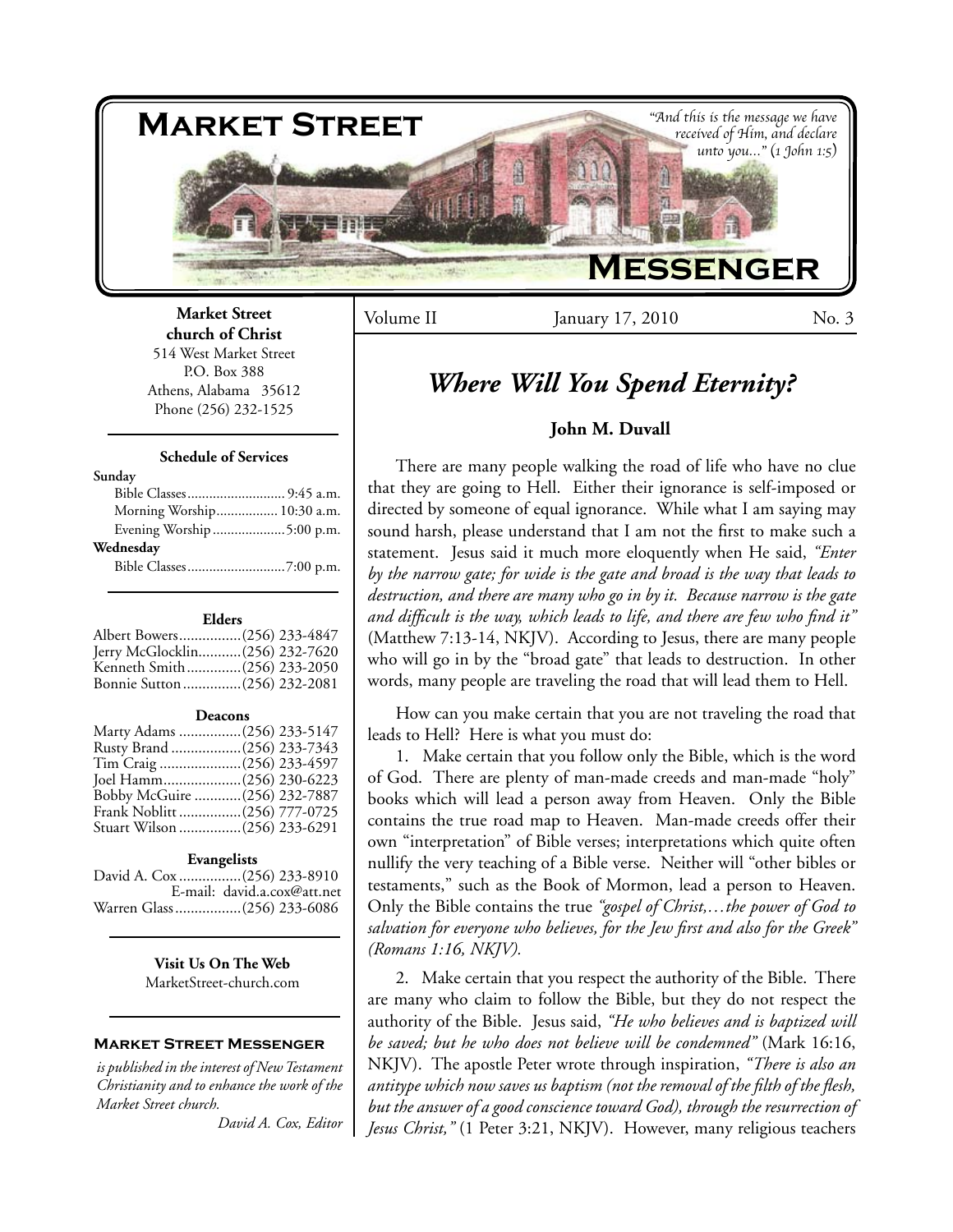will say, "Oh, but baptism does not save!" While these teachers may have good intentions, such statements show that they do not respect the authority of Jesus and His inspired writers.

Many churches of today will ignore New Testament examples and teachings regarding the functioning and working of the local church. New Testament examples show that each church is autonomous and under the oversight of elders. In addition, the Bible shows that the work of the local church is to evangelize, edify, and extend benevolence towards needy saints. Too often, churches of today will enter the field of entertainment, social activities, and other activities and "ministries" not authorized by the Word of God.

3. Make certain that you challenge every religious teacher to show you book, chapter, and verse. The apostle Paul warned the brethren in Galatia against listening to men who would pervert the doctrine of Jesus Christ. Paul wrote, *"I marvel that you are turning away so soon from Him who called you in the grace of Christ, to a different gospel, which is not another; but there are some who trouble you and want to pervert the gospel of Christ. But even if we, or an angel from heaven, preach any other gospel to you than what we have preached to you, let him be accursed. As we have said before so now I say again, if anyone preaches any other gospel to you than what you have received let him be accursed"* (Galatians 1:6-9, NKJV) Not every religious teacher is striving to maintain the purity of the inspired word of God. How can you tell that this is true? Simply observe the scores of denominations that exist today. All denominations do not teach the same doctrine. There are many "faiths" in existence today. Their existence is contrary to Paul's teachings in Ephesians 4:4-6. Paul wrote, "There is one body and one Spirit just as you were called in one hope of your calling; one Lord, one faith, one baptism; one God and Father of all who is above all, and through all, and in you all." (NKJV) Can all "faiths" be right when God's Word teaches that there is only one faith? The answer is no. Hence the need to demand book, chapter, and verse from every religious teacher to make certain that they are teaching the *"faith which was once for all delivered to the saints"* (Jude 1:3, NKJV).

4. Obey the command of Jesus to believe, repent of your sins, and be baptized. Consider the following verses: *"And He (Jesus) said to them, 'Go into all the world and preach the gospel to every creature. He who believes and is baptized will be saved; but he who does not believe* 

*Remember Our Study Periods*

*will be condemned'"* (Mark 16:15-16, NKJV). *"Then Peter to them, 'Repent, and let every one of you be baptized in the name of Jesus Christ for the remission of sins; and you shall receive the gift of the Holy Spirit'"* (Acts 2:38, NKJV). The apostle Paul wrote, *"…that if you confess with your mouth the Lord Jesus and believe in your heart that God has raised Him from the dead, you will be saved. For with the heart one believes unto righteousness, and with the mouth confession is made unto salvation"* (Romans 10:9-10, NKJV). If you believe in Jesus, if you will repent and turn from your past sinful ways, and if you will be baptized, then you will be saved.

5. Live a faithful life. After you become a Christian, a child of God, having being baptized into Jesus Christ (Galatians 3:26-27), you must then live a faithful life unto God. Living a faithful life means: 1. Studying the Bible daily (2 Timothy 2:15). 2. Praying to God daily (1 Thessalonians 5:17). 3. Worshiping with fellow Christians (Hebrews 10:24-25). 4. Overcoming sin (1 Corinthians 10:13). 5. Always abounding in the work of the Lord (1 Corinthians 15:58).

If you follow the aforementioned instructions, then you will enter and continue on the road that leads to heaven. If, however, having once been on the road to Heaven, you have allowed yourself to take another road, then it is time to turn back to the Lord today (cf. 1 John 2:1-2, NKJV).

~via *In Remembrance*, Oklahoma City, Oklahoma.

∞

# *A Healthy Church*

# **Dan S. Shipley**

I had suspected that we were abusing the word "sound" in reference to churches, preachers and others, but didn't realize how much until I heard a member tell of having a cousin that was not sound and had to be straightened out on the issues. It was not until later that I learned that "cuz" was 'a deacon in the Baptist church!

"Sound" suffers no injustice when applied to either people or churches, provided its use is warranted and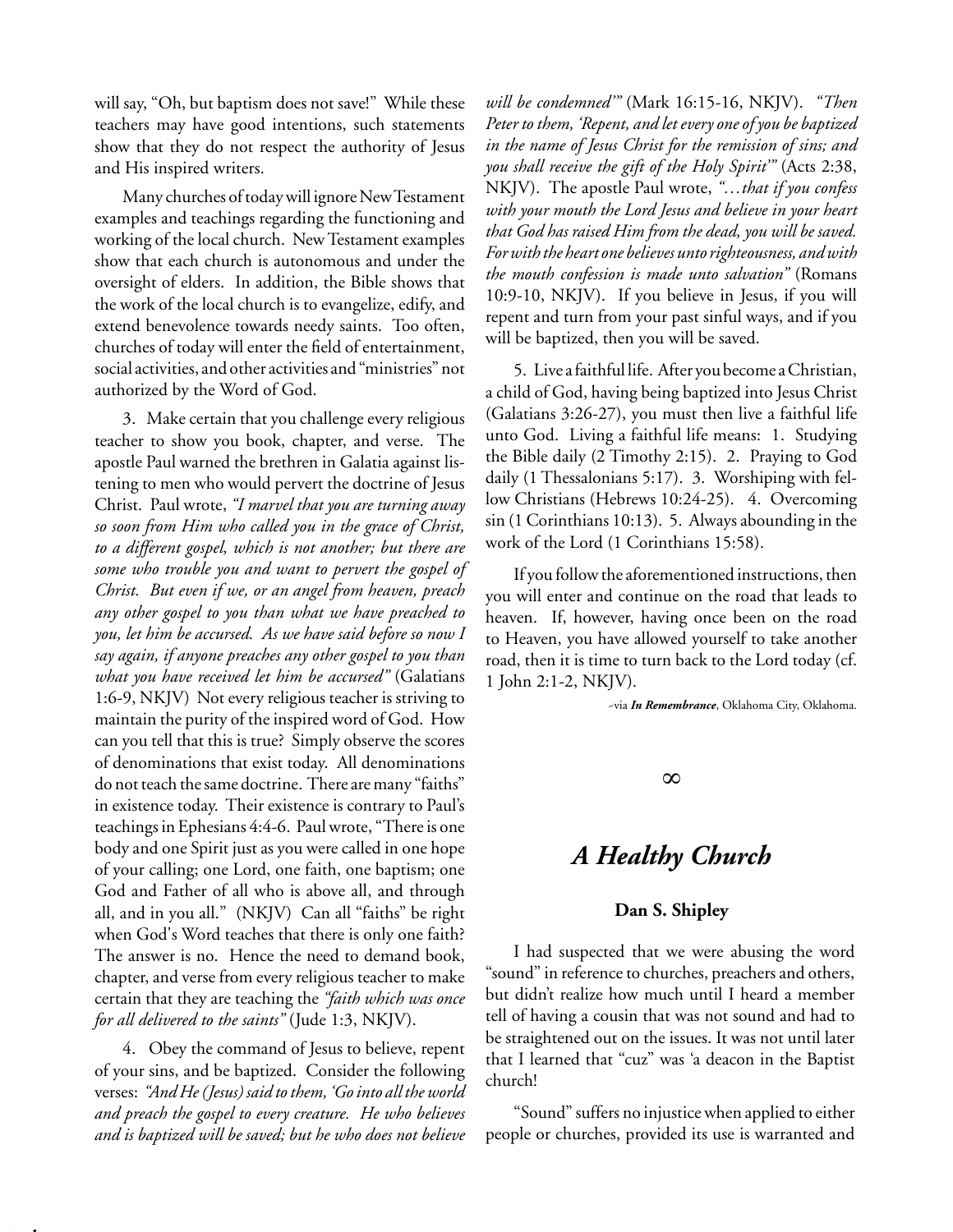in keeping with its scriptural sense. God employed this word "hugiaino" to convey the distinct idea of general healthiness and wholeness (1 Timothy 1:10; 1 Timothy 6:3; & Titus 1:13, e.g.); therefore we would do well to use it thusly. As physical health is more than merely having a few healthy organs, so spiritual health involves a great deal more than just being straight on whatever the current issues happen to be. Perhaps if we would speak in terms of spiritual health instead of soundness" we would not be so apt to be misunderstood. For instance, I would welcome a "Directory of Healthy Churches". Trouble is, who would compile the listings? Who outside the local church could say it was healthy and who inside the local church would say it wasn't.

In the case of the Laodiceans, God has shown us the possibility of a church being blind to its own condition (Revelatiion 3). They saw themselves as being spiritually healthy, having (need of nothing while God saw them as being on their spiritual deathbed "miserable and poor and blind and naked." Being sick is bad; being sick and not knowing it is worse. Worse, because remedies are neither sought nor received by those who think themselves healthy. If self is to be examined with reference to being in the faith (2 Corinthians 13:5), why not the many "selfs" who act as one? A little honest introspection will show us that being healthy before God is more than big memberships, big buildings, big contributions, having "big" preachers and taking "big" stands on issues.

Let us see that a healthy church is one whose members are truly converted to Christ. Not to the church; not to the family or the preacher; but to the Lord! Everything depends on our attitude toward Him! To love Him is to keep His commandments (John 14:15); to serve Him is to serve others (Matthew 25). He must be the leaven of our lives; we must continually strive to conform to His image and be careful not to repeat the mistake of the Ephesian church by leaving our first love (Revelation 2:4).

Let us further see that healthy doctrine is the lifeblood of healthy churches. All members must know and love Bible truth. They don't resent it being preached plainly and forcefully, they love it (1 Thessalonians 2:10); they desire it (1 Peter 2:2) because they hunger and thirst after righteousness (Matthew 5:6). But they not only love truth, they love each other as taught by Jesus in that truth (John 15:12). When Christians are cemented together in a local work by love for the Lord, love for His truth, and love for each other, there will be a striving together to do and be all that God wants — and there will be a healthy church!

~via *The Auburn Beacon*; Auburn, Alabama.

# *News & Notes*

# **THE SICK:**

*In The Hospital: Mark Hargrove*; Huntsville Hospital, ICU

# *At Home:*

| Lola Colwell   | <b>Yvonne Sherbert</b> |
|----------------|------------------------|
| Harold Hays    | David Gardner          |
| Gladys Johnson | Polly Davis            |
| Irene Mitchell | Delmer Carter          |
| Bobbie Adcock  | Elmer Mitchell         |
| Bayless Romine | Henrietta Word         |
| Molly Weeks    | Nancy Pierce           |
| Jeff Waddell   | Wayne Garner           |
| Thomas Lovell  | Marie Welden           |

*Athens Convalescent Center:* Betty Bates, rm. 17

## *Limestone Health Facility:*

Essie Belle Bates, rm. 118 J.D. Clanton, rm. 11E Katherine Stoffregen, rm. 98 Mary Smith, rm. 85 Irene Daniel, rm. 67 Rosella Pugh, rm. 83 Robert Allen Tinnon, rm. 100

## *Limestone Manor:*

Albert & Mary Norton, rm. 96

*Limestone Lodge:* Ruth Owens, rm. 12W

# *Shut-In:*

Sarah Halbrook, Glade Retirement, Memphis, Tenn. Reba Adams, at home Majorie Lambert, at daughter's home

**MILITARY SERVICE:** Remember all those that are serving on foreign soil in the military for our country. Those who are among us or have connections to the